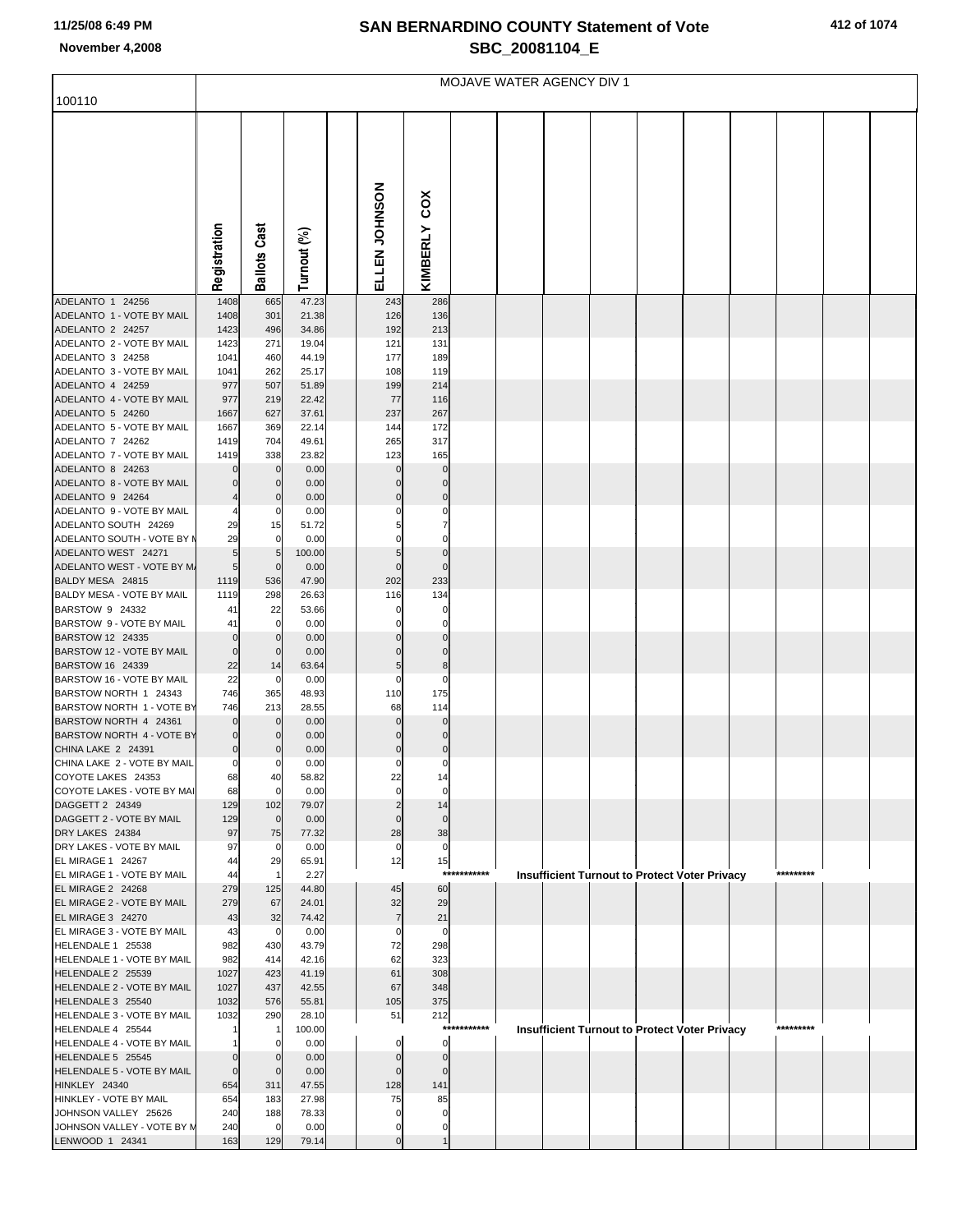## **SAN BERNARDINO COUNTY Statement of Vote November 4,2008 SBC\_20081104\_E**

|  | 413 of 1074 |
|--|-------------|
|  |             |

| 100110                                                | MOJAVE WATER AGENCY DIV 1 |                     |                |  |                    |                      |             |  |  |  |  |                                                      |  |           |  |  |
|-------------------------------------------------------|---------------------------|---------------------|----------------|--|--------------------|----------------------|-------------|--|--|--|--|------------------------------------------------------|--|-----------|--|--|
|                                                       | Registration              | <b>Ballots Cast</b> | Turnout (%)    |  | ELLEN<br>JOHNSON   | cox<br>KIMBERLY      |             |  |  |  |  |                                                      |  |           |  |  |
| LENWOOD 1 - VOTE BY MAIL<br>NEWBERRY SPRINGS 1 24350  | 163<br>814                | $\mathbf 0$<br>480  | 0.00<br>58.97  |  | $\mathbf 0$<br>268 | $\mathbf 0$<br>163   |             |  |  |  |  |                                                      |  |           |  |  |
| NEWBERRY SPRINGS 1 - VOTE                             | 814                       | 242                 | 29.73          |  | 139                | 76                   |             |  |  |  |  |                                                      |  |           |  |  |
| NEWBERRY SPRINGS 2 2438<br>NEWBERRY SPRINGS 2 - VOTE  | 223<br>223                | $\mathbf 0$<br>61   | 0.00<br>27.35  |  | 0<br>29            | 0<br>24              |             |  |  |  |  |                                                      |  |           |  |  |
| NEWBERRY SPRINGS 3 24375                              | 36                        | 26                  | 72.22          |  | 11                 | 15                   |             |  |  |  |  |                                                      |  |           |  |  |
| NEWBERRY SPRINGS 3 - VOTE                             | 36                        | $\overline{0}$      | 0.00           |  |                    | $\Omega$             |             |  |  |  |  |                                                      |  |           |  |  |
| NEWBERRY SPRINGS 4 24376                              |                           | $\circ$             | 0.00           |  |                    | $\mathbf 0$          |             |  |  |  |  |                                                      |  |           |  |  |
| NEWBERRY SPRINGS 4 - VOTE                             | $\Omega$                  | $\overline{0}$      | 0.00           |  | $\mathbf 0$        | $\overline{0}$       | *********** |  |  |  |  |                                                      |  |           |  |  |
| NEWBERRY SPRINGS 5 24377<br>NEWBERRY SPRINGS 5 - VOTE | 6                         | 3<br>0              | 50.00<br>0.00  |  | 0                  | 0                    |             |  |  |  |  | Insufficient Turnout to Protect Voter Privacy        |  |           |  |  |
| NEWBERRY SPRINGS 6 24378                              |                           | $\mathbf 0$         | 0.00           |  | O                  | 0                    |             |  |  |  |  |                                                      |  |           |  |  |
| NEWBERRY SPRINGS 6 - VOTE                             |                           | $\mathbf{0}$        | 0.00           |  |                    |                      |             |  |  |  |  |                                                      |  |           |  |  |
| NEWBERRY SPRINGS 7 24379                              |                           | $\mathbf 0$         | 0.00           |  |                    |                      |             |  |  |  |  |                                                      |  |           |  |  |
| NEWBERRY SPRINGS 7 - VOTE                             | 0                         | $\mathbf 0$         | 0.00           |  | $\mathbf 0$        |                      |             |  |  |  |  |                                                      |  |           |  |  |
| NEWBERRY SPRINGS 8 24380                              | 104                       | 74                  | 71.15          |  | 35                 | 32<br>***:           |             |  |  |  |  |                                                      |  | ********* |  |  |
| NEWBERRY SPRINGS 8 - VOTE<br>OAK HILLS 6 24831        | 104<br>142                | 1<br>100            | 0.96<br>70.42  |  | 34                 | 51                   |             |  |  |  |  | <b>Insufficient Turnout to Protect Voter Privacy</b> |  |           |  |  |
| OAK HILLS 6 - VOTE BY MAIL                            | 142                       | $\mathbf 0$         | 0.00           |  | $\mathbf 0$        | $\mathbf 0$          |             |  |  |  |  |                                                      |  |           |  |  |
| PHELAN 1 24810                                        | 787                       | 343                 | 43.58          |  | 120                | 164                  |             |  |  |  |  |                                                      |  |           |  |  |
| PHELAN 1 - VOTE BY MAIL                               | 787                       | 247                 | 31.39          |  | 85                 | 139                  |             |  |  |  |  |                                                      |  |           |  |  |
| PHELAN 10 24827                                       | 124                       | 81                  | 65.32          |  | 31                 | 30                   | *********** |  |  |  |  |                                                      |  | ********* |  |  |
| PHELAN 10 - VOTE BY MAIL<br>PHELAN 11 24828           | 124<br>157                | $\mathbf{1}$<br>88  | 0.81<br>56.05  |  | 31                 | 43                   |             |  |  |  |  | <b>Insufficient Turnout to Protect Voter Privacy</b> |  |           |  |  |
| PHELAN 11 - VOTE BY MAIL                              | 157                       | $\overline{c}$      | 1.27           |  |                    |                      | *********** |  |  |  |  | <b>Insufficient Turnout to Protect Voter Privacy</b> |  | ********* |  |  |
| PHELAN 12 24836                                       | 42                        | 37                  | 88.10          |  | 18                 | 15                   |             |  |  |  |  |                                                      |  |           |  |  |
| PHELAN 12 - VOTE BY MAIL                              | 42                        | $\mathbf 0$         | 0.00           |  | $\overline{0}$     | $\overline{0}$       |             |  |  |  |  |                                                      |  |           |  |  |
| PHELAN 13 24837<br>PHELAN 13 - VOTE BY MAIL           |                           |                     | 100.00         |  |                    |                      | *********** |  |  |  |  | Insufficient Turnout to Protect Voter Privacy        |  | ********* |  |  |
| PHELAN 2 24811                                        | 652                       | 0<br>313            | 0.00<br>48.01  |  | 0<br>110           | $\mathbf 0$<br>152   |             |  |  |  |  |                                                      |  |           |  |  |
| PHELAN 2 - VOTE BY MAIL                               | 652                       | 194                 | 29.75          |  | 51                 | 122                  |             |  |  |  |  |                                                      |  |           |  |  |
| PHELAN 6 24822                                        | 732                       | 375                 | 51.23          |  | 129                | 165                  |             |  |  |  |  |                                                      |  |           |  |  |
| PHELAN 6 - VOTE BY MAIL                               | 732                       | 213                 | 29.10          |  | 80                 | 103                  |             |  |  |  |  |                                                      |  |           |  |  |
| PHELAN 7 24824                                        | 895<br>895                | 434<br>252          | 48.49          |  | 130                | 215                  |             |  |  |  |  |                                                      |  |           |  |  |
| PHELAN 7 - VOTE BY MAIL<br>PINON HILLS 1 24808        | 1157                      | 650                 | 28.16<br>56.18 |  | 86<br>219          | 134<br>309           |             |  |  |  |  |                                                      |  |           |  |  |
| PINON HILLS 1 - VOTE BY MAIL                          | 1157                      | 312                 | 26.97          |  | 87                 | 184                  |             |  |  |  |  |                                                      |  |           |  |  |
| PINON HILLS 4 24829                                   | 32                        | 14                  | 43.75          |  |                    | 9                    |             |  |  |  |  |                                                      |  |           |  |  |
| PINON HILLS 4 - VOTE BY MAIL                          | 32                        | $\mathbf 0$         | 0.00           |  | $\mathbf 0$        | $\mathbf 0$          |             |  |  |  |  |                                                      |  |           |  |  |
| RED MOUNTAIN 24383<br>RED MOUNTAIN - VOTE BY MAI      | 189<br>189                | 140<br>0            | 74.07<br>0.00  |  | 43<br>0            | 50<br>$\overline{0}$ |             |  |  |  |  |                                                      |  |           |  |  |
| STODDARD VALLEY 24346                                 |                           | 3                   | 100.00         |  |                    |                      | *********** |  |  |  |  | <b>Insufficient Turnout to Protect Voter Privacy</b> |  | ********* |  |  |
| STODDARD VALLEY - VOTE BY                             | 3                         | $\mathbf 0$         | 0.00           |  | $\mathbf 0$        | $\mathbf 0$          |             |  |  |  |  |                                                      |  |           |  |  |
| VICTORVILLE 14 25493                                  | 1225                      | 465                 | 37.96          |  | 180                | 193                  |             |  |  |  |  |                                                      |  |           |  |  |
| VICTORVILLE 14 - VOTE BY MAI                          | 1225                      | 424                 | 34.61          |  | 181                | 171                  |             |  |  |  |  |                                                      |  |           |  |  |
| VICTORVILLE 15 25494<br>VICTORVILLE 15 - VOTE BY MAI  | 1793<br>1793              | 872<br>474          | 48.63<br>26.44 |  | 81<br>36           | 70<br>40             |             |  |  |  |  |                                                      |  |           |  |  |
| VICTORVILLE 20 25499                                  | 786                       | 369                 | 46.95          |  | 145                | 160                  |             |  |  |  |  |                                                      |  |           |  |  |
| VICTORVILLE 20 - VOTE BY MAI                          | 786                       | 235                 | 29.90          |  | 96                 | 102                  |             |  |  |  |  |                                                      |  |           |  |  |
| VICTORVILLE 32 25511                                  | 1521                      | 698                 | 45.89          |  | 257                | 283                  |             |  |  |  |  |                                                      |  |           |  |  |
| VICTORVILLE 32 - VOTE BY MA                           | 1521                      | 429                 | 28.21          |  | 166                | 200                  |             |  |  |  |  |                                                      |  |           |  |  |
| VICTORVILLE 37 25516<br>VICTORVILLE 37 - VOTE BY MAI  | 458<br>458                | 240<br>131          | 52.40<br>28.60 |  | 90<br>49           | 74<br>61             |             |  |  |  |  |                                                      |  |           |  |  |
| VICTORVILLE 38 25517                                  | 634                       | 314                 | 49.53          |  | 129                | 114                  |             |  |  |  |  |                                                      |  |           |  |  |
| VICTORVILLE 38 - VOTE BY MA                           | 634                       | 162                 | 25.55          |  | 68                 | 67                   |             |  |  |  |  |                                                      |  |           |  |  |
| VICTORVILLE 41 25520                                  | 342                       | 192                 | 56.14          |  | 61                 | 72                   |             |  |  |  |  |                                                      |  |           |  |  |
| VICTORVILLE 41 - VOTE BY MAI                          | 342                       | 85                  | 24.85          |  | 45                 | 30                   |             |  |  |  |  |                                                      |  |           |  |  |
| VICTORVILLE 43 25522<br>VICTORVILLE 43 - VOTE BY MAI  | 77<br>77                  | 48<br>$\mathbf{1}$  | 62.34<br>1.30  |  | 20                 | 19<br>****           | *******     |  |  |  |  | <b>Insufficient Turnout to Protect Voter Privacy</b> |  | ********* |  |  |
| VICTORVILLE 46 25525                                  | 147                       | 93                  | 63.27          |  | 42                 | 41                   |             |  |  |  |  |                                                      |  |           |  |  |
| VICTORVILLE 46 - VOTE BY MAI                          | 147                       | $\overline{0}$      | 0.00           |  | $\overline{0}$     | $\overline{0}$       |             |  |  |  |  |                                                      |  |           |  |  |
|                                                       |                           |                     |                |  |                    |                      |             |  |  |  |  |                                                      |  |           |  |  |